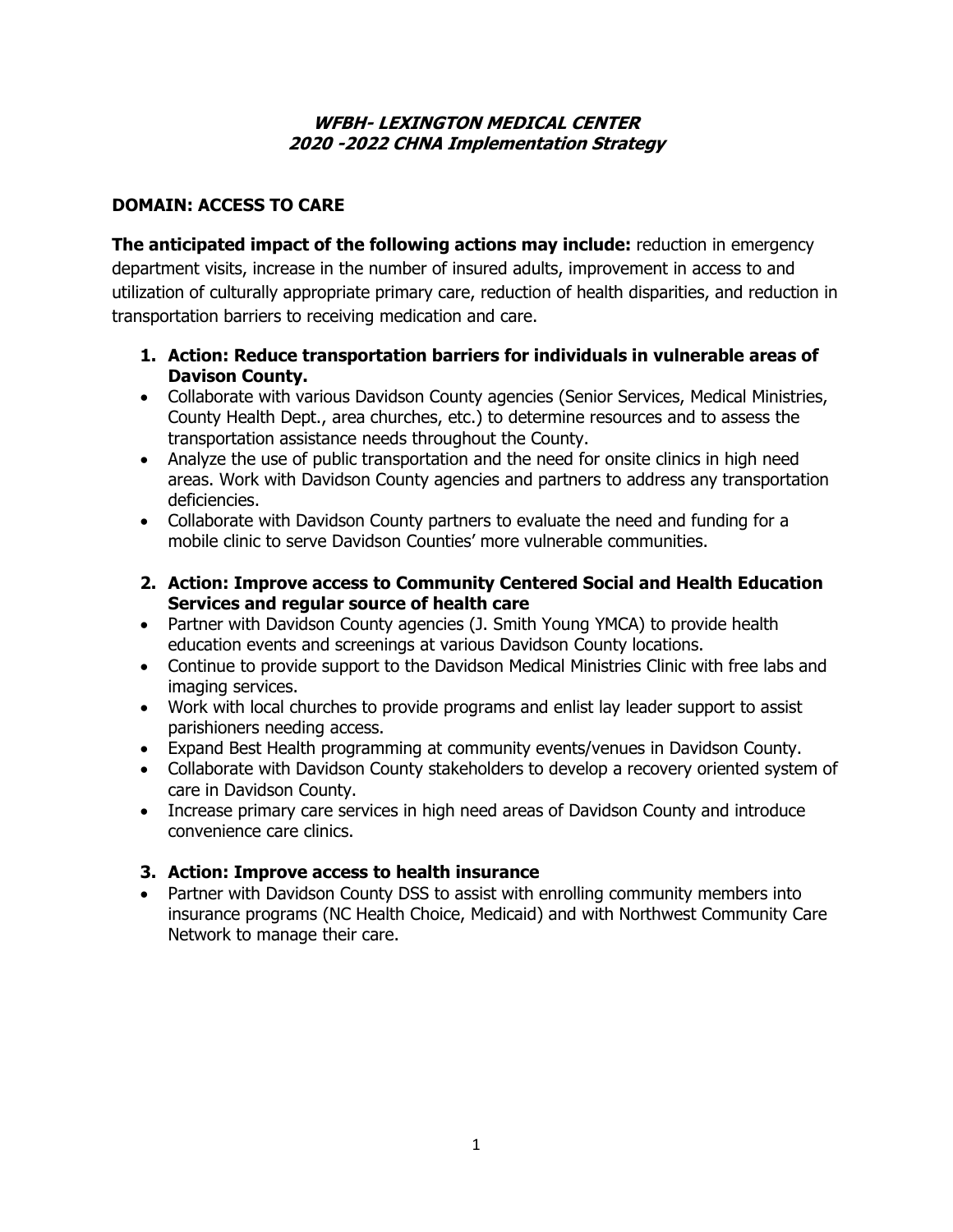# **DOMAIN: CHRONIC DISEASE MANAGEMENT & PREVENTION**

**The anticipated impact of the following actions may include:** improved health behaviors, disease management and health status through greater continuity of care with health care providers (including improved adherence to treatment recommendations and improved communication with health care providers).

- **1. Action: Improve the capacity of community based organizations and health care providers to support efforts related to chronic disease prevention and management**
- Continue to support FaithHealth community connectors to address chronic disease management.
- Increase community and healthcare provider referral to existing Wake chronic disease management programs and resources by centralizing and disseminating information.
- Assess the need for additional medical specialists in Davidson County in areas of cancer, heart disease, and diabetes.
- **2. Action: Provide education and support programs to reduce diabetes prevalence and weight management**
- Work with Davidson County Health Department to refer pre-diabetic and early onset diabetic patients to area diabetes management programs, inclusive of WFBH programs.
- Continue to provide Best Health diabetes prevention, weight management, nutrition education and cooking classes at convenient locations in Davidson County.
- Explore partnership with Davidson county agencies (J. Smith Young YMCA) to focus diabetes prevention and weight management programs in identified, high need census tracts/neighborhoods.
- Participate in opportunities with area schools to screen for diabetes and/or educate students/parents on diabetes prevention.
- Evaluate the need to expand the Brenner Fit model in Davidson Count to educate elementary and middle school students/parents on good nutrition and healthy eating/healthy lifestyle options.
- Promote healthy diet and weight management through WFBH Wellness programs.
- **3. Action: Provide cancer education and support programs to prevent and detect cancer and to support patient's families while undergoing cancer treatment**
- Expand programming in Davidson County to increase education and awareness of cancer risk factors and behaviors.
- Continue to support Davidson Health Department's mammogram services for uninsured/under insured residents in Davidson County.
- Continue to support mammogram services for Davidson Medical Ministries Clinic patients.
- Collaborate with various Davidson County agencies (Cancer Services, Davidson County Health Dept., Davidson Medical Ministries Clinic, J. Smith Young YMCA, etc.) to determine resources and programs that support Davidson County cancer patients and their families.
- Continue to provide LMC's caregiver academy programs to reduce caregiver stress through education, information and support.